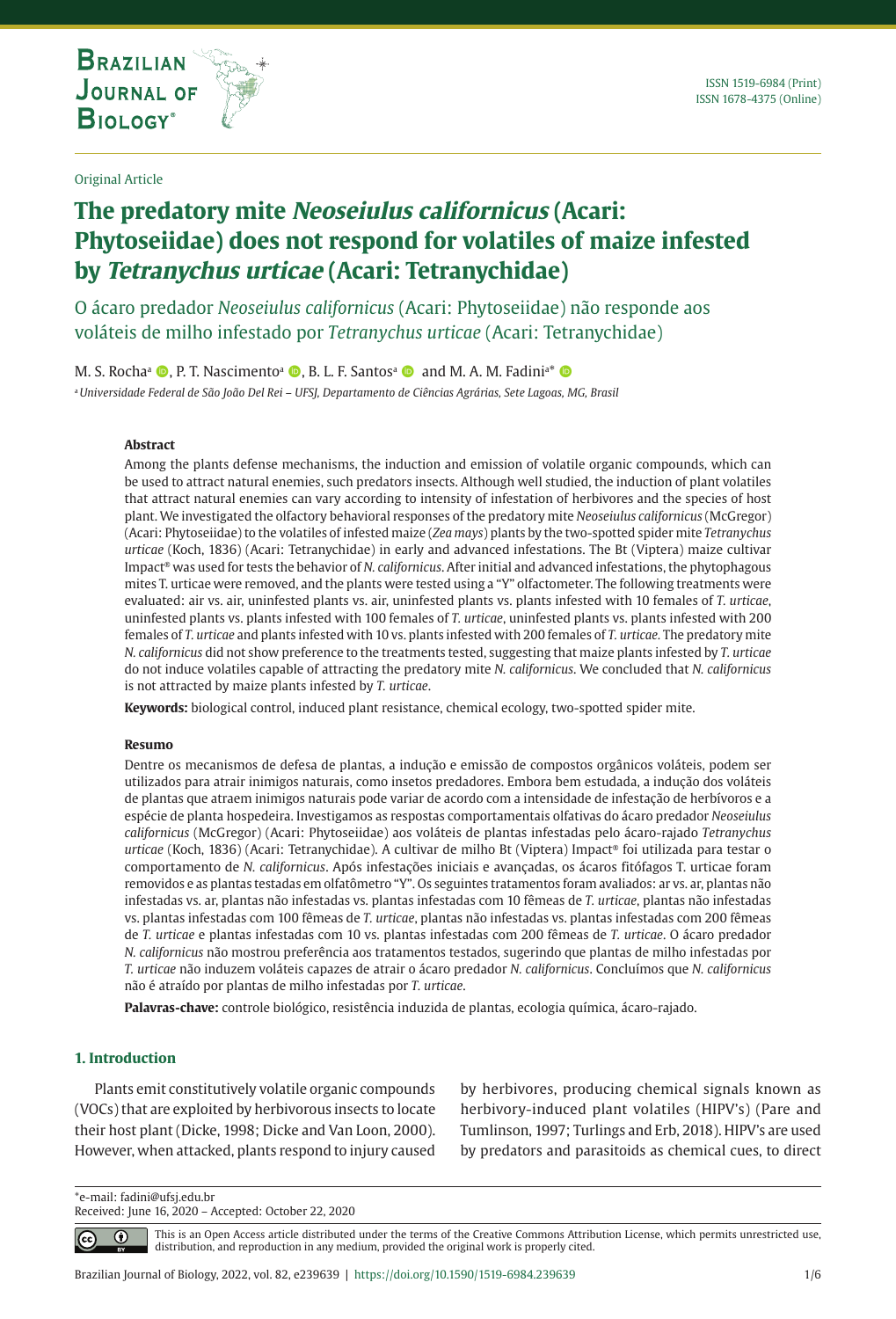foraging and increase the rate of encounter with their prey or hosts (Kessler and Baldwin, 2001).

Different species of herbivores can induce different volatile organic compounds (Naranjo-Guevara et al., 2017). This emission varies in a complex way, and may be related to the light-dark cycle and the feeding method of the herbivorous insect (Vercammen et al., 2001). Predatory mite foraging by plant-induced volatiles may reduce populations of phytopathous mites by biological control (Dicke et al., 1990).

The study of plant defense mechanisms, as well as their interaction with arthropods, can assist in understanding biochemical and evolutionary relationships between plants and natural enemies (Chen, 2008). Thus, this information can be used as a tool to reduce the attack of herbivores and support biological control programs (Turlings et al., 1998). Therefore, the investigation of the tritrophic relationships, as well as the study of the induction of volatiles production by plants and the attractive activity of these compounds are fundamental components to apply an effective biological control of mites.

The two-spotted spider mite *Tetranychus urticae* Koch (Acari: Tetranychidae) is one of the main species of polyphagous pests of vegetables and other crops (Liburd et al., 2007; Grbić et al., 2011; Reichert et al., 2017). In North America *T. urticae* is considered a pest on maize, resulting in significant production losses (Barron and Margolies, 1991). However, recent research indicates that the two-spotted spider mite may turn out to be a possible pest in maize crop in Brazil (Botti et al., 2019). The injuries and damages caused by this mite species can be drastic when in favorable conditions (Marafeli et al., 2014; Castro et al., 2019). So, it is indispensable researches that study the behavior of this organism in maize, aiming to control of this mite population and, consequently, avoiding yield losses.

Although many behavioral and chemical aspects of plant volatiles are well studied, the results reported on maize are not clear (Shimoda et al., 2005; Botti et al., 2019). In some cases, plant volatiles induced by herbivory do not attract natural enemies. However, the same phytophagous can trigger or not defenses in different plants (Botti et al., 2019). Li et al. (2002) showed that *T. urticae* induces a rapid defense response regulated by jasmonate in tomatoes. On the other hand, Botti et al. (2019) showed that the predatory mite *Neoseiulus californicus* (McGregor) (Acari: Phytoseiidae) does not present an olfactory response to the volatiles of maize plants under initial infestation. Those authors suggest that the predator's preference could be influenced by the level of infestation of herbivores. Thus, it is relevant to evaluate the levels of *T. urticae* infestations in maize and the olfactory response of the predatory mite *N. californicus*. Thus, the hypothesis tested in this work is: the infestation density of *T. urticae* would interfere in the olfactory response of *N. californicus* by indirect defenses induced by maize plants. So, the objective of this work was to evaluate the olfactory response of the predator *N. californicus* to maize plants infested by the two-spotted spider mite *T. urticae* in recent and advanced infestations.

## **2. Materials and Methods**

# *2.1. Greenhouse plant cultivation*

Seeds of commercial Bt (VIP3Aa20) maize hybrid, Impacto® (Viptera, insect resistant), from Syngenta® was sown in 1-L polyethylene pots filled with Terral Solo® substrate. Maize plants were growing in greenhouse maintained at temperature between  $25 \pm 5$  °C and irrigated every other day. Plants were used in the bioassays 10-12 days after emergence when they had three fully expanded leaves (V3).

## *2.2. Rearing of two-spotted spider mite, and predatory mite*

Infested leaves of sorghum plants (*Sorghum bicolor*, L. Moench) with *T. urticae* were collected in the greenhouse. To establish colonies, adult mites were collected, individually using a stereomicroscope and a hair brush to transfer the mites to jack bean plants (*Canavalia ensiformis*) with two completely expanded cotyledon leaves and without phytosanitary treatment. The bean plants were cultivated in 1.0 L plastic pots using Terral Solo® substrate. Infested plants were kept isolated in screened cages to prevent external infestation with other herbivores. The predatory mite *N. californicus* was obtained from the Koppert Biological Systems Company.

## *2.3. Olfactory response*

Each maize plant was infested with 10, 100 and 200 adult females of *T. urticae*. After 24 h of infestation, plants were used in Y-tube olfactometer to test the following treatments: (i) clean plants vs. infested plants with a density of 10 *T. urticae* females; (ii) clean plants vs. plants infested with 100 females of *T. urticae*; (iii) clean plants vs. plants infested with 200 females of *T. urticae* and (iv) plants infested with 10 vs. plants infested with 200 females of *T. urticae.*

A Y-tube olfactometer was used to study the response of *N. californicus*. The glass Y-Tube (with dimensions of 21.0 cm of length of each arm and 3.5 cm of diameter) had a Y-shaped metal wire inside to facilitate the movement of mites. A container, consisting of a plastic box, was attached to each arm of the Y-tube. The Y-tube base was connected to a vacuum pump that directed the flow from the containers to the Y-tube arms. The predators were individually introduced at the starting point on the steel wire and then observed until a predator reached 1/3 of an arm, where the mite response was considered. Predatory mites that did not pass 1/3 of either arm within 300 seconds were accounted unresponsive. After every five responses, the odor sources positions were reversed.

The plants used as odor sources were placed inside glass containers (height, 70.0 cm, width, 25.0 cm, length, 35.0 cm), where the ends of the olfactometer were connected. Infestations of 10 females were considered *low* and those with 100 and 200 females as *high*. For each treatment there were used three true replicates (i.e. odor sources), and, for each repetition, 20 predatory mites were individual evaluated.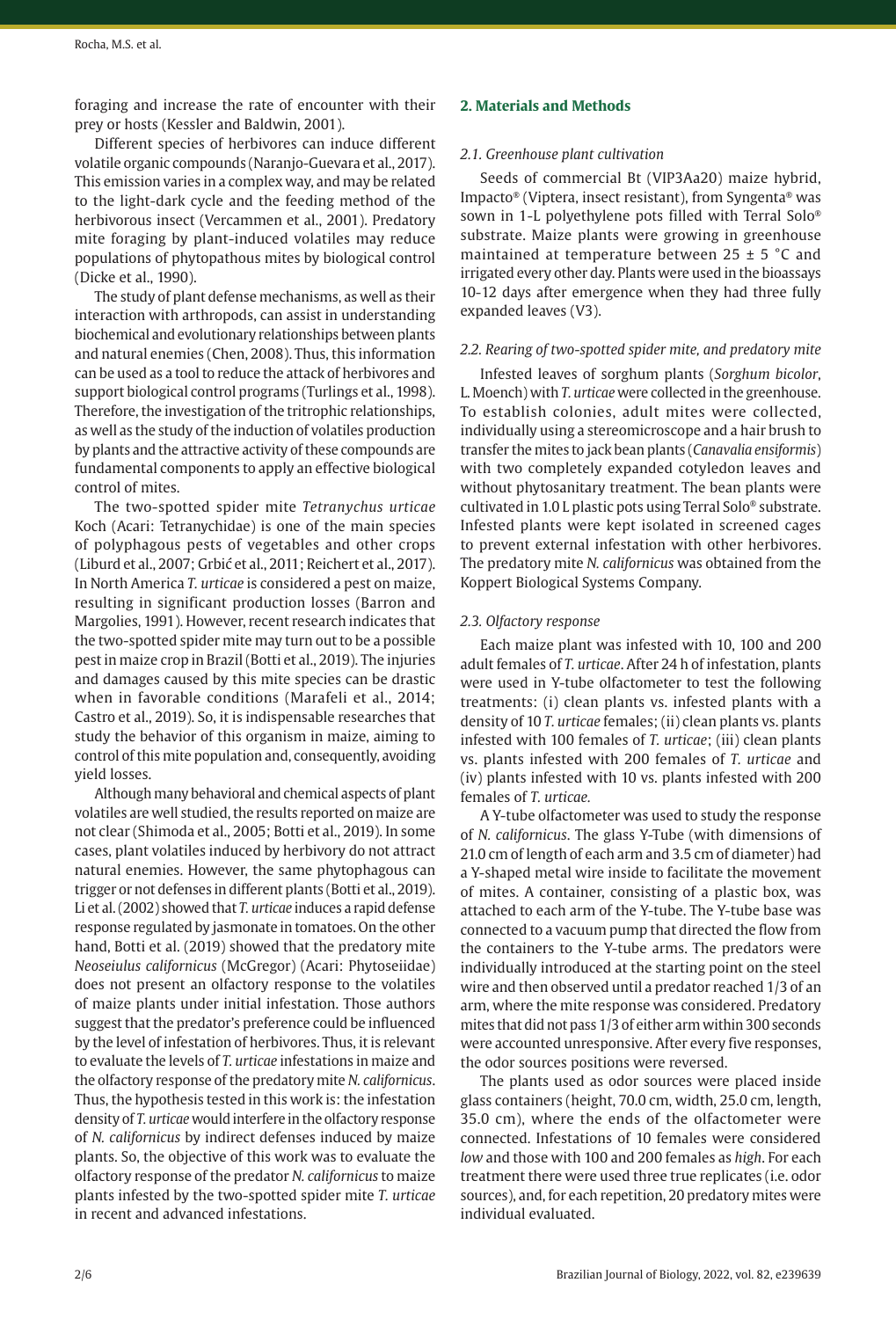#### *2.4. Statistical analyzes*

The data of predatory mite behavior in the olfactometer were submitted to chi-square tests for categorical data (Crawley, 2013). Predatory mites that did not choose one of the olfactometer arms after five minutes were not considered for analysis. The analyses were performed using R software version 3.0.2 (R Development Core Team 2014). It was used crude and sum of predatory olfactory response data to perform the chi-square test. This way, it produced a more robust results from data.

## **3. Results**

The predatory mite *N. californicus* did not show preference to air vs. air, demonstrating that the olfactometer used was calibrated and did not present trends for the behavior of the evaluated predatory mite  $(χ<sup>2</sup>= 0.00, p= 1.000, from sum of data)$  (Figure 1A). As expected, *N. californicus* also did not show preference in the treatment between air vs. clean plant ( $\gamma^2$ = 0.60, p= 0.439, from sum of data) (Figure 1B). The same was observed among corn plant without infestation vs. maize plant infested by 10 females of *T. urticae* ( $\chi^2$ = 0.72, p= 0.396, from sum of data) (Figure 1C).

The predatory mite *N. californicus* did not show preference in the treatment between maize plants without infestation vs. maize plants infested by 100 adult females of *T. urticae* ( $\chi^2$ = 8.06, p= 0.050, from sum of data) (Figure 2A), the same occurred with the treatments between maize plants without infestation vs. plants of maize infested by 200 adult females of *T. urticae* ( $\chi^2$ = 0.00, p= 1.000, from sum of data) (Fig 2B) and maize plants infested by 10 vs. 200 adult females of *T. urticae* ( $\chi^2$ = 0.00, p= 1.000, from sum of data) (Figure 2C).



**Figure 1.** Olfactory response of *Neoseiulus californicus* in Y-olfactometer. (A) air vs. air (white bars), (B) air vs. maize plants without infestation and (C) maize plants without infestation vs. maize plants infested by ten adult females of *T. urticae*. NR represents nonresponsive insects (no choice). Chi-square test with 5% significance. Numbers in bars represent individual predator that choose the indicated odor. The number of predatory mite without response to the treatments (NR), after 5 minutes, was eliminated from the statistical analysis.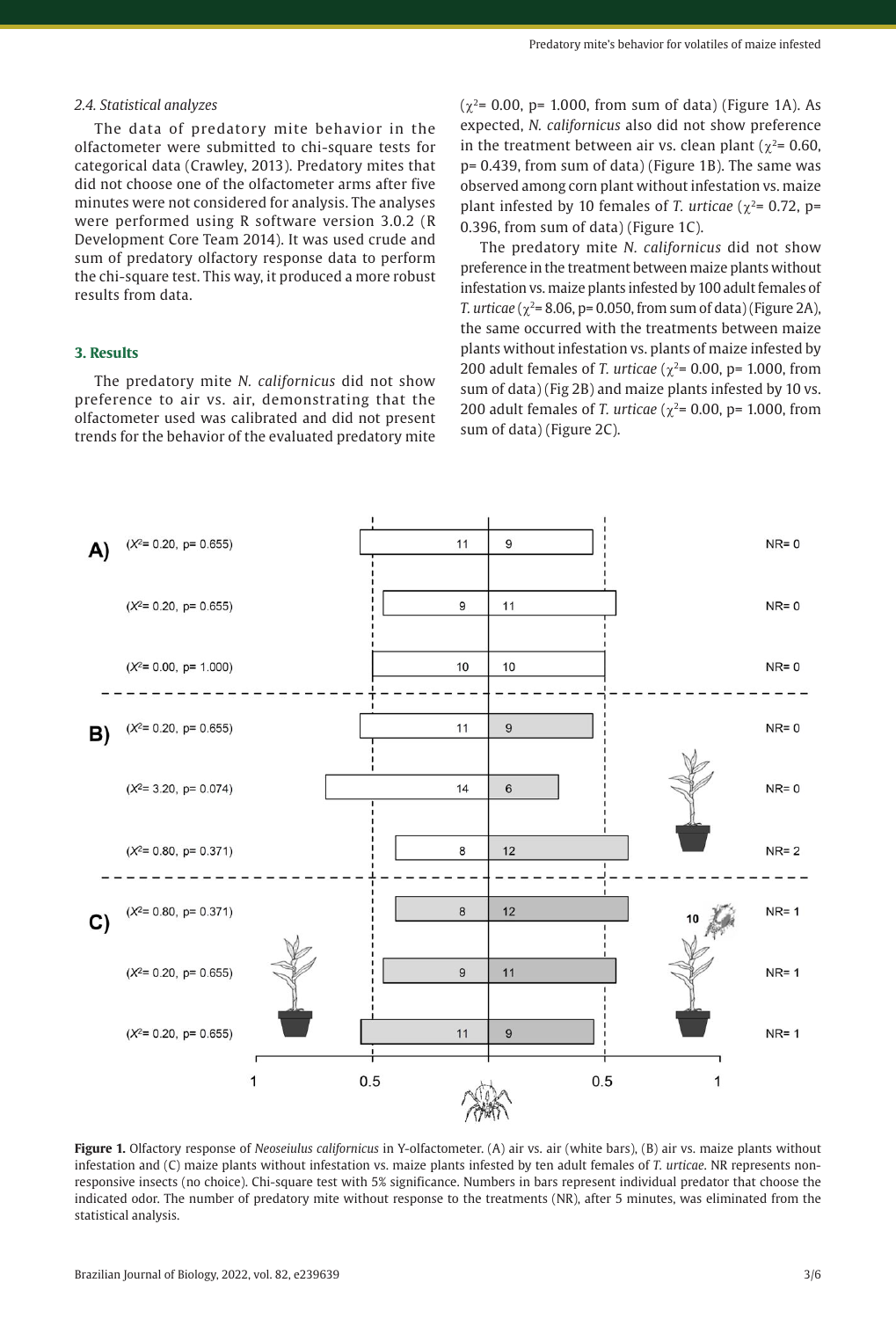

**Figure 2.** Olfactory response of *Neoseiulus californicus* in Y-olfactometer. (A) maize plants without infestation vs. maize plants infested by 100 adult females of *T. urticae*, (B) maize plants without infestation vs. maize plants infested by 200 adult females of *T. urticae* and (C) maize plants infested by ten vs. 200 adult females of *T. urticae*. NR represents non-responsive insects (no choice). Chi-square test with 5% significance. Numbers in bars represent individual predator that choose the indicated odor. The number of predatory mite without response to the treatments (NR), after 5 minutes, was eliminated from the statistical analysis.

## **4. Discussion**

The predatory mite was not attracted to maize plants previously infested with *T. urticae* compared to the uninfested ones. Several studies have already shown that volatiles compounds produced in response to *T. urticae* attack are attractive to natural enemies. Shimoda et al. (2005) demonstrated that bean plants infested with *T. urticae* are attractive to the predatory mite *N. californicus* compared to the ones uninfested. However, in the present study, tests involving clean maize plants vs. infested plants did not attrack the predatory mite *N. californicus*, in any level of *T. urticae* previous infestation, 10, 100 or 200 mites per plant. A similar result was observed by Botti et al. (2019), testing the preference of *N. californicus* in initial infestations with *T. urticae* in maize plants. Therefore, it is assumed that the same phytophagous organism may or may not cause defenses induced in different plants, since the release

of volatiles can be quite different among plant species (Turlings et al., 1998).

A possible hypothesis to explain the results obtained in this work would be that of the reduced period of coevolution between maize plants and phytophagous mites of the species *T. urticae*. Considering the evolutionary time, the recent interaction between the mite species and maize plants was not enough to make selection pressure to develop an induced defense mechanism. Also, the low level of damage caused by the two-spotted spider mites prevented the plants of the studied cultivar from developing structures of induced defenses capable of attracting the predatory mite *N. californicus*. Dicke et al. (2009) explain that the induced defenses can respond to biotic stress through chemical phenotypic changes, which can affect on an evolutionary and ecological time scale, generating consequences on interactions between species, thus reflecting the contact between members of the community. Thus, it is assumed that maize plants still need to have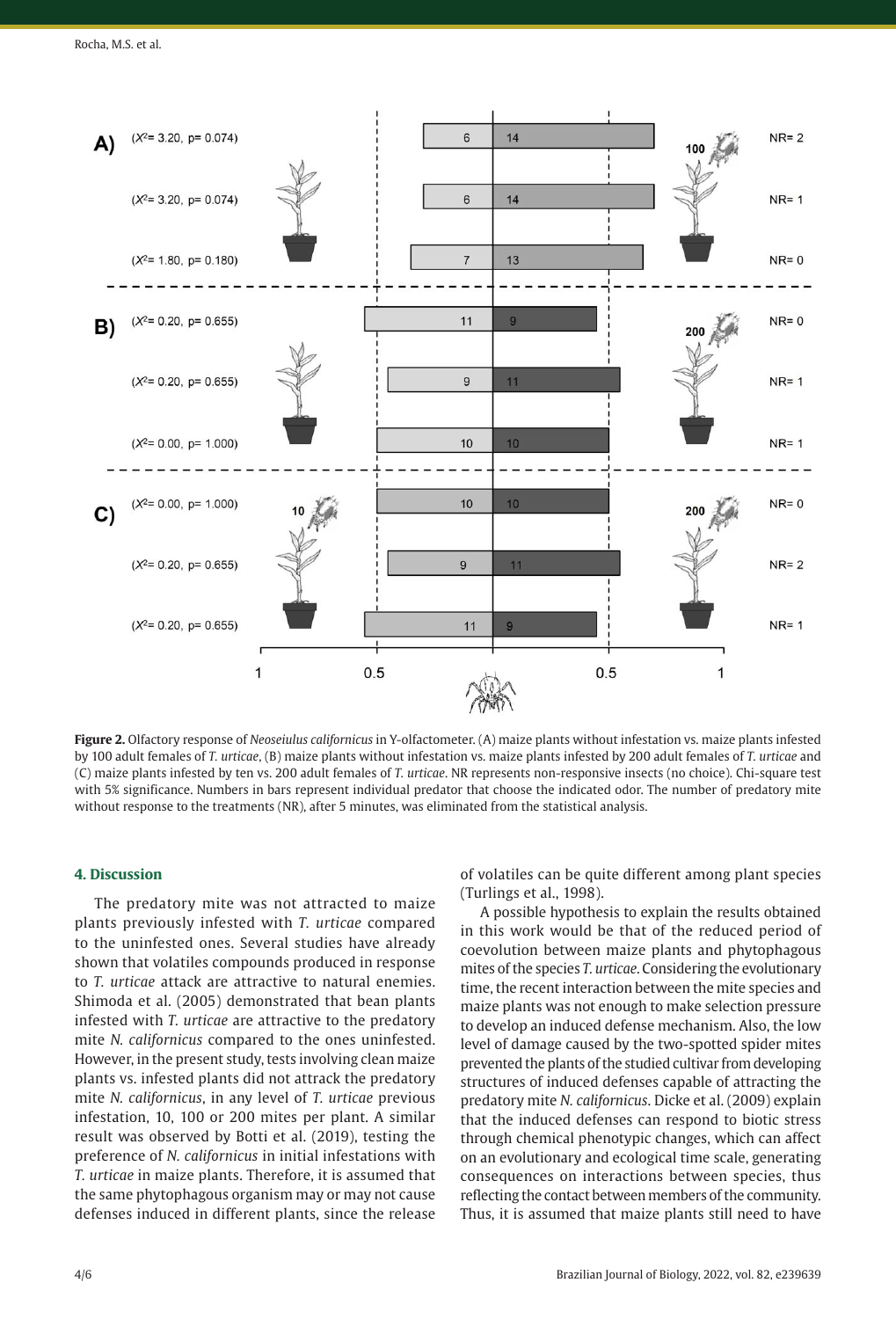a more intense interaction with the two-spotted spider mite, allowing selection pressure and, consequently, the development of defense structures in response to the attack of *T. urticae* populations. Such conjectures are amenable and should be tested as hypotheses in future work.

## **5. Conclusions**

The related study shows that the predator *N. californicus* is not attracted to maize plants infested with *T. urticae*. The inability of the predatory mite to identify volatiles compounds reduce the chances of *T. urticae* be controlled by *N. californicus* in the maize crop, due to this difficulty in meeting prey and natural enemy and consequently reducing the biological control rate in the field. Therefore, maize plants when infested with *T. urticae* do not induce volatiles capable of attracting the predatory mite *N. californicus*.

#### **Acknowledgements**

The authors thank the Federal University of São João del-Rei, for scientific support and the Fundação de Amparo à Pesquisa do Estado de Minas Gerais (FAPEMIG), for the financial support. Also, the authors thank Dr. J.M. Waquil, for the English review and suggestions in original manuscript.

#### **References**

- BARRON, J.A. and MARGOLIES, D.C., 1991 [viewed 16 June 2020]. Within-plant dispersal of banks grass mite (Acari: Tetranychidae) on corn. *Journal of the Kansas Entomological Society* [online], vol. 64, no. 2, pp. 209-215. Available from: https://www.jstor. org/stable/25085272
- BOTTI, J.M.C., FRANZIN, M.P., FADINI, M.A.M. and MELO, J.O.L., 2019. Preference of *Neoseiulus californicus* (Acari: Phytoseiidae) for volatiles of *Bt* maize induced by multiple herbivory. *Revista Brasileira de Entomologia*, vol. 63, no. 4, pp. 283-289. [http://](https://doi.org/10.1016/j.rbe.2019.09.003) [dx.doi.org/10.1016/j.rbe.2019.09.003](https://doi.org/10.1016/j.rbe.2019.09.003).
- CASTRO, B.M.C., SOARES, M.A., ANDRADE JÚNIOR, V.C., SANTOS JÚNIOR, V.C., FONTES, P.C.R., WILCKEN, C.F., SERRÃO, J.E. and ZANUNCIO, J.C., 2019. Preference of red mite *Tetranychus ludeni* Zacher (Acari: Tetranychidae) to sweet potato genotypes. *Brazilian Journal of Biology = Revista Brasileira de Biologia*, vol. 79, no. 2, pp. 208-212. [http://dx.doi.org/10.1590/1519-6984.176665](https://doi.org/10.1590/1519-6984.176665). [PMid:29947646.](https://www.ncbi.nlm.nih.gov/entrez/query.fcgi?cmd=Retrieve&db=PubMed&list_uids=29947646&dopt=Abstract)
- CHEN, M.S., 2008. Inducible direct plant defense against insect herbivores: a review. *Insect Science*, vol. 15, no. 2, pp. 101-114. [http://dx.doi.org/10.1111/j.1744-7917.2008.00190.x.](https://doi.org/10.1111/j.1744-7917.2008.00190.x)
- CRAWLEY, M.J., 2013. *The R book*. 2nd ed. Chichester: JohnWiley & Sons. no. 2.
- DICKE, M., 1998. Induced responses to herbivory by R. Karban and I.T. Baldwin. *Trends in Ecology & Evolution*, vol. 13, no. 2, pp. 83. [http://dx.doi.org/10.1016/S0169-5347\(97\)01267-6](https://doi.org/10.1016/S0169-5347(97)01267-6). [PMid:21238211.](https://www.ncbi.nlm.nih.gov/entrez/query.fcgi?cmd=Retrieve&db=PubMed&list_uids=21238211&dopt=Abstract)
- DICKE, M. and VAN LOON, J.J.A., 2000. Multitrophic effects of herbivore-induced plant volatiles in an evolutionary context. *Entomologia Experimentalis et Applicata*, vol. 97, no. 3, pp. 237-249. [http://dx.doi.org/10.1046/j.1570-](https://doi.org/10.1046/j.1570-7458.2000.00736.x) [7458.2000.00736.x.](https://doi.org/10.1046/j.1570-7458.2000.00736.x)
- DICKE, M., VAN LOON, J.J.A. and SOLER, R., 2009. Chemical complexity of volatiles from plants induced by multiple attack. *Nature Chemical Biology*, vol. 5, no. 5, pp. 317-324. [http://dx.doi.](https://doi.org/10.1038/nchembio.169) [org/10.1038/nchembio.169](https://doi.org/10.1038/nchembio.169)[. PMid:19377458.](https://www.ncbi.nlm.nih.gov/entrez/query.fcgi?cmd=Retrieve&db=PubMed&list_uids=19377458&dopt=Abstract)
- DICKE, M., VANBEEK, T.A., POSTHUMUS, M.A., BEN DOM, N., VAN BOKHOVEN, H. and DE GROOT, A., 1990. Isolation and identification of volatile kairomone that affects Acarine predatorprey interactions: involvement of host plant in its production. *Journal of Chemical Ecology*, vol. 16, no. 2, pp. 381-396. [http://](https://doi.org/10.1007/BF01021772) [dx.doi.org/10.1007/BF01021772](https://doi.org/10.1007/BF01021772)[. PMid:24263497.](https://www.ncbi.nlm.nih.gov/entrez/query.fcgi?cmd=Retrieve&db=PubMed&list_uids=24263497&dopt=Abstract)
- GRBIC´ , M., VAN LEEUWEN, T., CLARK, R.M., ROMBAUTS, S., ROUZÉ, P., GRBIC´ , V., OSBORNE, E.J., DERMAUW, W., THI NGOC, P.C., ORTEGO, F., HERNÁNDEZ-CRESPO, P., DIAZ, I., MARTINEZ, M., NAVAJAS, M., SUCENA, É., MAGALHÃES, S., NAGY, L., PACE, R.M., DJURANOVIĆ, S., SMAGGHE, G., IGA, M., CHRISTIAENS, O., VEENSTRA, J.A., EWER, J., VILLALOBOS, R.M., HUTTER, J.L., HUDSON, S.D., VELEZ, M., YI, S.V., ZENG, J., PIRES-DASILVA, A., ROCH, F., CAZAUX, M., NAVARRO, M., ZHUROV, V., ACEVEDO, G., BJELICA, A., FAWCETT, J.A., BONNET, E., MARTENS, C., BAELE, G., WISSLER, L., SANCHEZ-RODRIGUEZ, A., TIRRY, L., BLAIS, C., DEMEESTERE, K., HENZ, S.R., GREGORY, T.R., MATHIEU, J., VERDON, L., FARINELLI, L., SCHMUTZ, J., LINDQUIST, E., FEYEREISEN, R. and VAN DE PEER, Y., 2011. The genome of *Tetranychus urticae* reveals herbivorous pest adaptations. *Nature*, vol. 479, no. 7374, pp. 92-487. [http://](https://doi.org/10.1038/nature10640) [dx.doi.org/10.1038/nature10640](https://doi.org/10.1038/nature10640). [PMid:22113690.](https://www.ncbi.nlm.nih.gov/entrez/query.fcgi?cmd=Retrieve&db=PubMed&list_uids=22113690&dopt=Abstract)
- KESSLER, A. and BALDWIN, I.T., 2001. Defensive function of herbivore-induced plant volatile emissions in nature. *Science*, vol. 291, no. 5511, pp. 2141-2144. [http://dx.doi.org/10.1126/](https://doi.org/10.1126/science.291.5511.2141) [science.291.5511.2141.](https://doi.org/10.1126/science.291.5511.2141) [PMid:11251117.](https://www.ncbi.nlm.nih.gov/entrez/query.fcgi?cmd=Retrieve&db=PubMed&list_uids=11251117&dopt=Abstract)
- LI, C.Y., WILLIAMS, M.M., LOH, Y.T., LEE, G.I. and HOWE, G.A., 2002. Resistance of cultivated tomato to cell content-feeding herbivores is regulated by the octadecanoid-signaling pathway. *Plant Physiology*, vol. 130, no. 1, pp. 494-503. [http://dx.doi.](https://doi.org/10.1104/pp.005314) [org/10.1104/pp.005314.](https://doi.org/10.1104/pp.005314) [PMid:12226528.](https://www.ncbi.nlm.nih.gov/entrez/query.fcgi?cmd=Retrieve&db=PubMed&list_uids=12226528&dopt=Abstract)
- LIBURD, O.E., WHITE, J.C., RHODES, E.M. and BROWDY, A.A., 2007. The residual and direct effects of reduced risk and conventional miticides on two-spotted spider mites, *Tetranychus urticae* (Acari: Tetranychidae), and predatory mites (Acari: Phytoseiidae). *The Florida Entomologist*, vol. 90, no. 1, pp. 249-257. [http://dx.doi.](https://doi.org/10.1653/0015-4040(2007)90%5b249:TRADEO%5d2.0.CO;2) [org/10.1653/0015-4040\(2007\)90\[249:TRADEO\]2.0.CO;2.](https://doi.org/10.1653/0015-4040(2007)90%5b249:TRADEO%5d2.0.CO;2)
- MARAFELI, P.P., REIS, P.R., SILVEIRA, E.C., SOUZA-PIMENTEL, G.C. and TOLEDO, M.A., 2014. Life history of *Neoseiulus californicus* (McGregor, 1954) (Acari: Phytoseiidae) fed with castor bean (*Ricinus communis* L.) pollen in laboratory conditions. *Brazilian Journal of Biology = Revista Brasileira de Biologia*, vol. 74, no. 3, pp. 691-697. [http://dx.doi.org/10.1590/bjb.2014.0079](https://doi.org/10.1590/bjb.2014.0079). [PMid:25296220.](https://www.ncbi.nlm.nih.gov/entrez/query.fcgi?cmd=Retrieve&db=PubMed&list_uids=25296220&dopt=Abstract)
- NARANJO-GUEVARA, N., PEÑAFLOR, M.F.G.V., CABEZAS-GUERRERO, M.F. and BENTO, J.M.S., 2017. Nocturnal herbivore-induced plant volatiles attract the generalist predatory earwig *Doru luteipes* Scudder. *Naturwissenschaften*, vol. 104, no. 77, pp. 9-10. [http://](https://doi.org/10.1007/s00114-017-1498-9) [dx.doi.org/10.1007/s00114-017-1498-9](https://doi.org/10.1007/s00114-017-1498-9).
- PARE, P.W. and TUMLINSON, J.H., 1997. De novo biosynthesis of volatiles induced by insect herbivory in cotton plants. *Plant Physiology*, vol. 114, no. 4, pp. 1161-1167. [http://dx.doi.](https://doi.org/10.1104/pp.114.4.1161) [org/10.1104/pp.114.4.1161](https://doi.org/10.1104/pp.114.4.1161). [PMid:12223763.](https://www.ncbi.nlm.nih.gov/entrez/query.fcgi?cmd=Retrieve&db=PubMed&list_uids=12223763&dopt=Abstract)
- R DEVELOPMENT CORE TEAM, 2014. *R: a language and environment for statistical computing*. Vienna: R Foundation for Statistical Computing.
- REICHERT, M.B., TOLDI, M., RODE, P.A., FERLA, J.J. and FERLA, N.J., 2017. Biological performance of the predatory mite *Neoseiulus idaeus* (Phytoseiidae): a candidate for the control of tetranychid mites in Brazilian soybean crops. *Brazilian Journal of Biology = Revista Brasileira de Biologia*, vol. 77, no. 2, pp. 361-366. [http://](https://doi.org/10.1590/1519-6984.14915) [dx.doi.org/10.1590/1519-6984.14915](https://doi.org/10.1590/1519-6984.14915). [PMid:27533728.](https://www.ncbi.nlm.nih.gov/entrez/query.fcgi?cmd=Retrieve&db=PubMed&list_uids=27533728&dopt=Abstract)